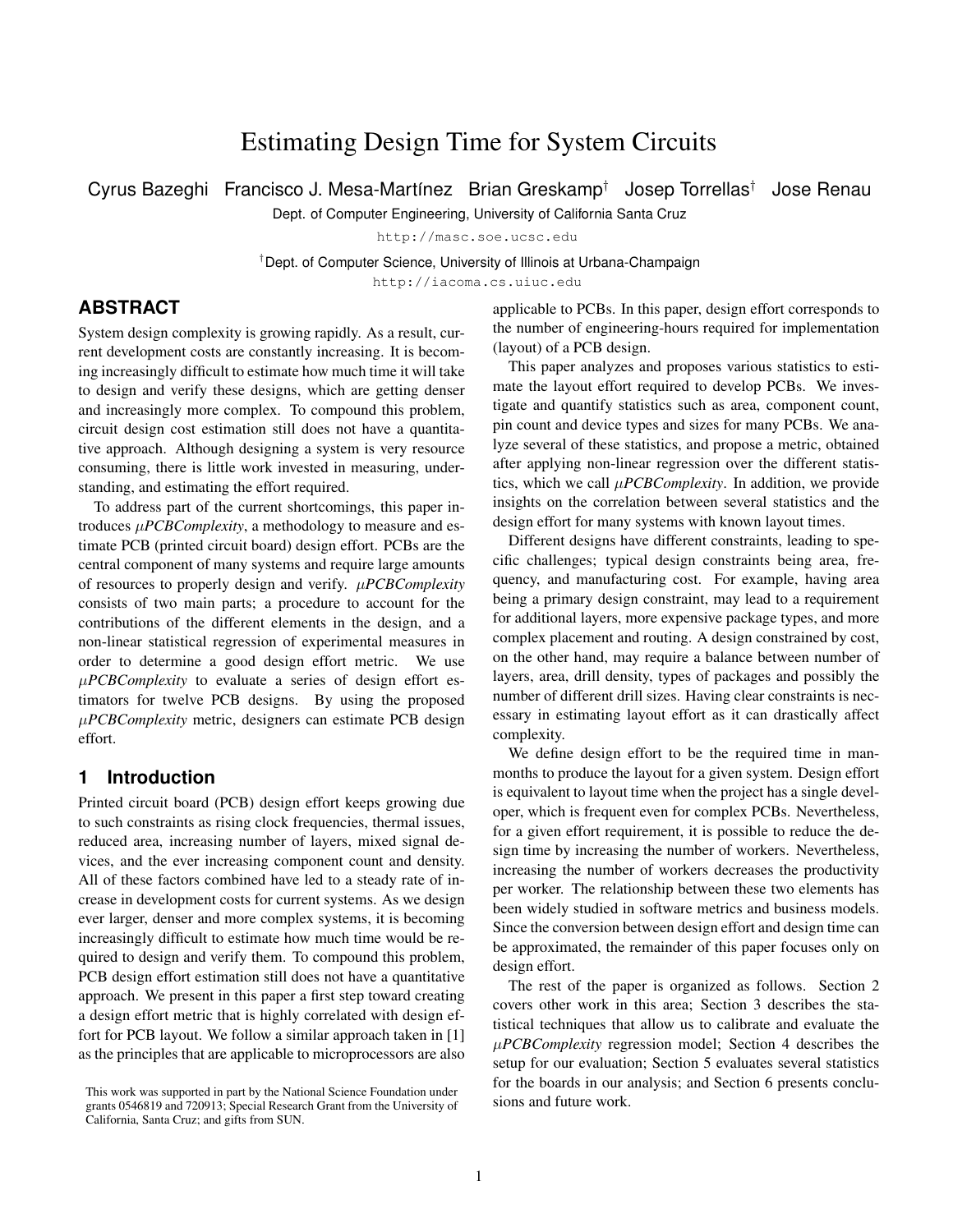# **2 Related Work**

The capability to rapidly develop complex PCBs is a tremendous competitive advantage, since high development productivity is essential for the success of any design team. Although some companies have used statistical methods to estimate PCB design time, those methods are considered trade secrets [9]. Other companies do not release details because they provide competitive advantage over other companies. As a result, we are unaware of any published work on the topic of predicting the engineering hours required for a PCB design.

[1] focuses on microprocessor design effort. While the work described in this paper focuses on PCB design metrics, [1] uses a similar regression model, but both papers analyze different sets of statistics and targets.

There exists some published work that aids in the layout effort. A useful model for wiring density is called "Rent's rule", after an IBM engineer who popularized it [7]. This model attempts to calculate the required trace spacing on a board using the dimensions, number of routing layer, and the number of connections (assuming they are distributed according to Rent's rule).

Another paper that looks at productivity is [6] which identifies the need for standards or infrastructures for measuring and recording the semiconductor design process. They propose improving design technology, time-to-market, and quality-ofresult by addressing the Design Productivity Gap and the Design "Technology" Productivity Gap. However, this previous work focused mostly on the problems associated with the infrastructure and design tools related to the physical implementation of semiconductor designs, while the focus of this paper is layout effort associated with PCB designs.

In [8] a factor similar to the productivity factor is described. They use the "process productivity parameter" to tune the estimating process for software projects. They contend that if you know the size, time, and the process productivity parameter you can use it to make estimates for a new project. So long as the environment, tools, methods, practices, and skills of the people have not changed dramatically from one project to the next.

Much research has been done in Design for Manufacturing (DFM) and Design for Production (DFP) which attempts to improve the production and manufacturing times of PCB assemblies. This paper seeks to develop a metric that can aid in predicting the layout effort, based on analysis of characteristics of PCBs at a low-level so as to better plan for future generations of systems. In [2] the issue of embedded passive components is discussed as a necessity to the smaller electronic devices requiring ever smaller PCBs. They note that board area is becoming so critical that to keep pace with the size constraints new techniques are required. Our goal would be to eventually develop a set of metrics and a model that estimates design effort by also taking into account manufacturing times.

# **3 Approach**

The goal of this paper is to develop not only a quantitative approach but also produce a model that quickly estimates design effort based on several easily gathered statistics. This is important because being able to predict design effort is advantageous in helping to reduce design costs. To build the model, we analyze many commercial computer/electronic devices and gather data from their PCBs. The layout times for these PCBs were well documented which was a requirement for this analysis. Table 1 lists the critical components of PCB designs as determined by [2]. These parameters contribute to the complexity of a design, and hence the time required to do layout.

|    | Board dimensions (length and breadth)          |
|----|------------------------------------------------|
| 2. | Total wiring requirements                      |
|    | 3. Number of layers                            |
| 4. | Number of embedded resistors (if used)         |
| 5. | Number of embedded capacitors (if used)        |
| 6. | Set of active component types and their number |
|    | 7. Thickness of the board                      |

- 8. Number of discrete resistors
- 9. Number of discrete capacitors

Table 1: Critical design parameters for a PCB.

Some design parameters listed in Table 1 are dependent on other factors. For example, the size of the board is defined by the number of embedded and discrete passive components and total wiring requirements. However, the total wiring requirements are governed by the number of embedded and discrete passive components in the PCB. And further more, the total number of layers in the PCB depends on the size of the board, the number of embedded and discrete resistors and bypass capacitors [2].

These critical design parameters are focused towards manufacturability, not design effort estimation. We used them as a starting point in determining what parameters or metrics to analyze and include for correlation with design effort. None of the boards in our study have embedded passive components; instead we focus on the total number of all components (passive and discrete) and the pin count for them. These are easily obtainable values.

Since the routing data is not easily obtainable, the number of pins for all the components in the design is taken into account instead. While this is not an ideal metric since not all pins are used or have very short traces (VDD or GND), it is readily obtainable and does not hamper the focus of this paper, namely effort prediction starting from higher level design descriptions, such as a bill of materials (BOM) or schematics.

In order to find a metric highly correlated with design effort, several statistics were gathered from the existing designs. For each isolated board with a known design effort, we look at several statistics and apply non-linear regression to find a highly correlated metric.

We present our design effort model as the aggregate of a set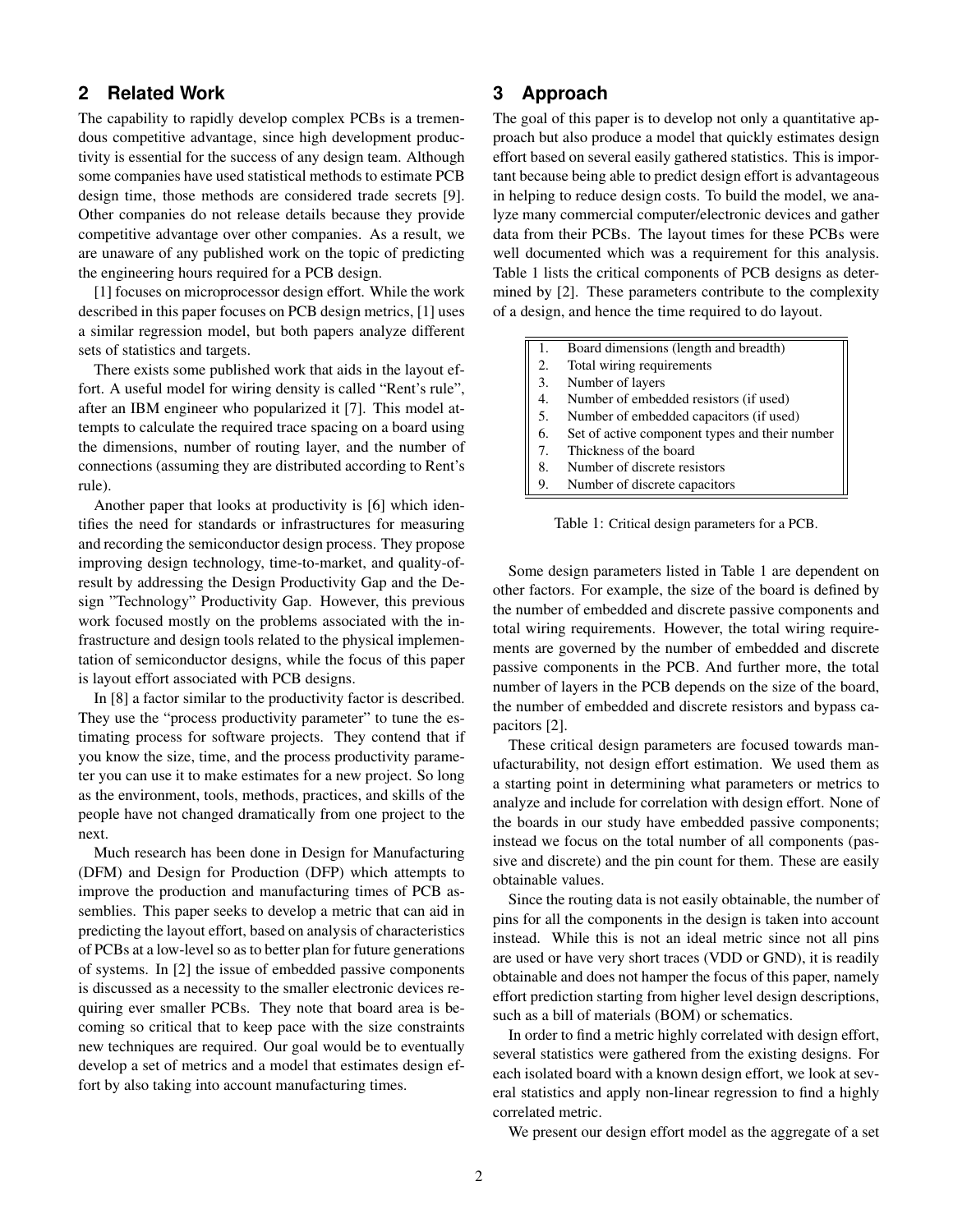of statistics  $(S_i)$ . Each of which has a specific constant  $(w_i)$ , associated with it, which assigns a weight to the importance of every statistic used as input in the model. The aggregate of the statistics is inversely proportional to the productivity of a specific design team which is represented by a constant  $(\rho)$ . The model is presented in Equation 1. In order to find suitable values for each of the data weights  $(w_i)$  we perform mixed non-linear regressions on this equation. The design team productivity factor  $(\rho)$  is constant per design group, and it needs to be adjusted on a per company or design team basis. If the  $\rho$  is unknown, then the absolute design effort is invalid and only the breakdown inside the project is correct. Obtaining the value of  $\rho$  is simple; all that is needed is to have the design effort for a single project. Alternatively, it is possible to develop a productivity benchmark suite that calibrates  $\rho$  for a given company.

Design Effort = 
$$
\frac{1}{\rho} \times \sum_{k=1}^{n} (w_k \times S_k)
$$
 (1)

In order to determine the weights that give a generalized solution to Equation 1, [1] proposes to use a mixed non-linear regression model. If there are no productivity adjustments, it is possible to use a simpler non-linear regression model. While the sum of a large number of random variables is distributed normally, the product of a number of random variables is distributed *lognormally* — a distribution where the logarithm of the variable is normally distributed [3]. Therefore, since the random variables have a log normal distribution an even simpler linear regression model can not be used.

To evaluate the accuracy of the model (Section 5), we use  $\sigma$  as a measure of error associated with the fit. Consequently, it is important to understand what different values of  $\sigma$  tell us about the quality of the estimate. For a given  $\sigma$ , we can find a *confidence interval* for the estimated effort. The x% confidence interval for a metric is defined to be the range of efforts  $(Estimate_{low}, Estimate_{high})$  such that  $P(Estimate_{low}$ metric prediction  $\langle Estimate_{high} \rangle = x/100$ . For example, the 90% confidence interval gives us two values  $a$  and  $b$  such that there is a 90% chance that the actual effort is between metric prediction  $\times a$  and metric prediction  $\times b$ .

#### **3.1 Productivity Adjustments**

In software development projects, it is well known that different development teams have different productivities. For example, it has been shown that the productivity difference between teams can be up to an order of magnitude [4]. We believe that a similar effect occurs between PCB design teams. The productivity differences may be due to multiple factors, including the average experience of the designers in the team and the tools used. In our model,  $\rho$  captures this effect.

The boards under study in this analysis either all came from one manufacturer, or we only had one board from the manufacturer, so the use of a productivity factor was not necessary.

#### **3.2 Team Size Dynamics**

Although some board designs require long periods of time, it is very rare to find multiple developers doing different sections of the same board. The PCB layout effort by nature is a linear task done by one engineer at a time. To reduce the design time, we have found two approaches: multi-timezone working environments, and "surgical" teams.

A multi-timezone team has different designers working in multiple time zones, this is, once a designer stops working a new designer can continue and pick up where the previous designer left. A "surgical team" [5] follows an alternative design organization, with the surgeon, or chief designer, at the helm and a supporting staff that has their tasks allocated by the chief of staff. In the PCB case, we may have other designers doing such tasks as making footprint images for components, which can be a tedious effort.

#### **3.3 R-Language**

This section provides the R-language [10] code to fit the non-linear mixed-effects model and the non-linear regression model. The mixed-effects model is needed when productivity adjustments  $(\rho)$  are required, a simpler model is used when no productivity adjustments are required.

Recall that our model has a multiplicative lognormal error and also a lognormal distribution for the random effect  $\rho$ . Simply taking the logarithm of both sides of the equation gives us the requisite additive normal error and normal random effect as follows. Hence we have the need for a non-linear model.

```
# mixed-effects non-linear model
nlme(model=log(Effort) ˜
  (log_rho) + log(w1*stat1 + w2*stat2),random = log_rho ˜ 1 | team
  , fixed = list(w1 " 1, w2 " 1), start = c(0.1, 0.1),data=(traw)
  ,method="ML")
# non-linear model
nls(log(Effort) ˜
  log(w1*stat1 + w2*stat2)
  ,start=list(w1=0.1,w2=0.1)
  ,data=traw)
```
The R-language is also used to compute the confidence intervals. To obtain a 90% confidence interval for a given  $\sigma$  (s) generated, the following R-language code  $c(exp(s *$  $qnorm(0.05)$ ,  $exp(s * qnorm(0.95))$  is used.

### **4 Evaluation Setup**

We gathered data from a number of PCB designs for the analysis done in this paper. Table 3 shows the types of statistics gathered for each of the boards analyzed. When calculating the area consumed for each component we did not consider the cases where routing, or in the more rare case placement, could be done underneath a component. Several board designers pointed out that the component and pin density of the board was one of the crucial factors to estimating design effort. To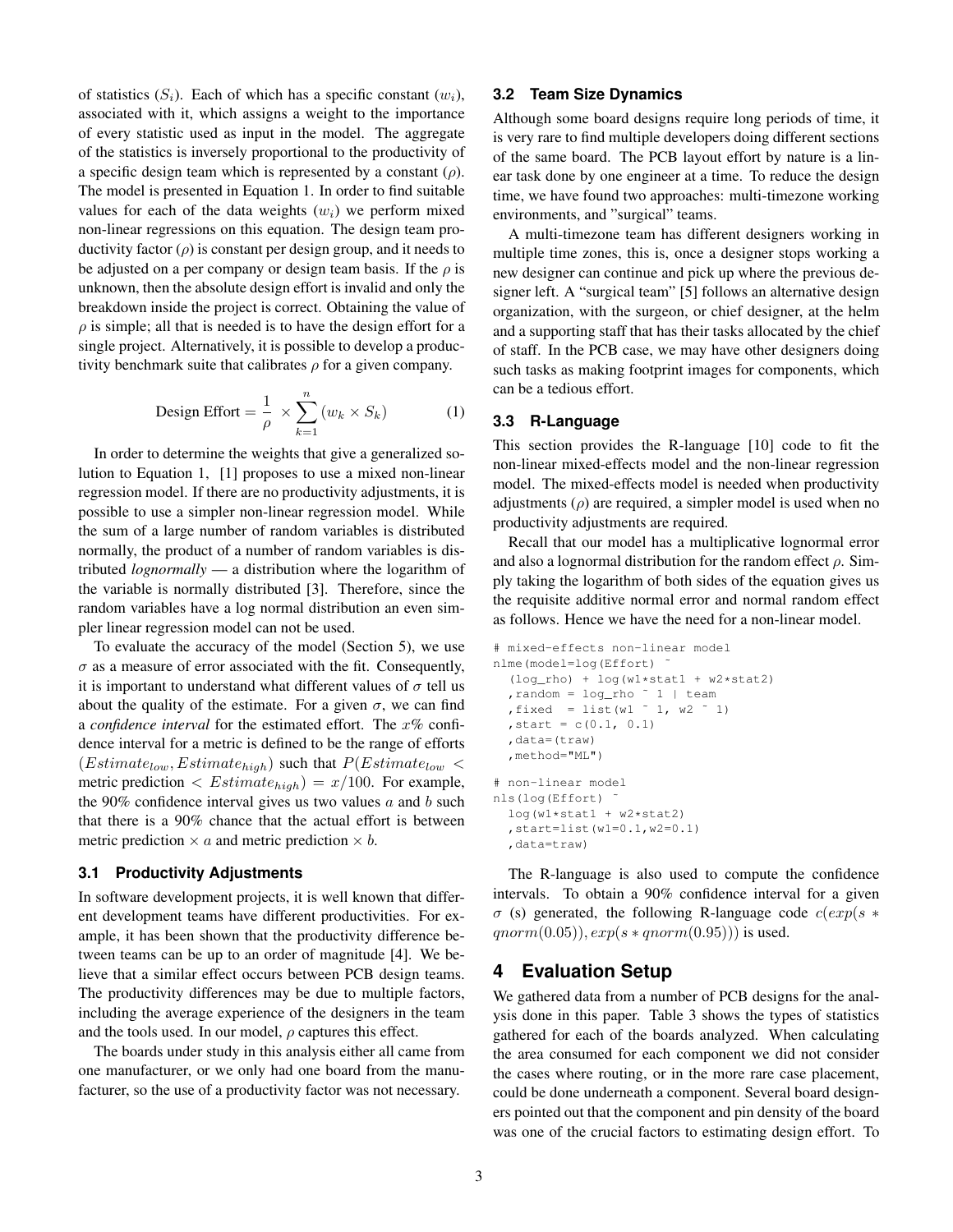| Board          | Description                            | <b>Engineering Notes</b>                                                 |
|----------------|----------------------------------------|--------------------------------------------------------------------------|
| <b>B</b> 1     | Signal Conditioning                    | Many thru-hole components. Analog board with many important signal paths |
| B <sub>2</sub> | <b>AE RMS</b>                          | Many thru-hole components. Analog board with many important signal paths |
| B <sub>3</sub> | <b>PMD Motor Controller</b>            | Many high density components                                             |
| B <sub>4</sub> | Motor Driver                           | New footprints                                                           |
| B <sub>5</sub> | Enviro Controller                      | Forgot reasons why it took so long                                       |
| <b>B6</b>      | Current Source                         | Many components on a small board. Mechanical constraints                 |
| B7             | Arbitrary Waveform Generator/Amplifier | Placement constraints due to noise reduction                             |
| B <sub>8</sub> | <b>ACDC</b> Monitor                    | Cost major factor. Time consuming to keep to a 2 layer board             |
| <b>B</b> 9     | <b>Tank Monitor</b>                    | Cost major factor. Time consuming to keep to a 2 layer board             |
| <b>B10</b>     | Air spring remote                      | Very small. RF constraints                                               |
| <b>B11</b>     | Air Spring Controller                  | 2 Isolated grounds with placement constraints                            |
| <b>B12</b>     | Network Appliance                      | Electrical/mechanical design challenges and thermal concerns             |

Table 2: Description of boards analyzed.

capture component and pin density, we define them with equation 2 and equation 3 respectively.

Component Density =  $\frac{\text{\# Components}}{\text{PCB Area} \times \text{\# Sides w/ components}}$  (2)

$$
Pin Density = \frac{\# \text{Pins}}{(PCB \text{ Area})}
$$
 (3)

Table 2 gives a description of the boards along with the engineering notes that we were able to gather from the designers. Boards B7-B12 used SPECCTRA for OrCAD which is a common auto-router used in industry. No data was available on the use of an automatic router for the other boards but it can be safely assumed that some auto-route tool was used.

| <b>Board Statistic</b> | Description                           |  |  |  |  |  |  |
|------------------------|---------------------------------------|--|--|--|--|--|--|
| PCB Size $(mm^2)$      | Physical size of the PCB              |  |  |  |  |  |  |
| # of Sides w/ Comp     | Either 1 or 2 sides has components    |  |  |  |  |  |  |
| # of Routing Layers    | Layers used for routing traces        |  |  |  |  |  |  |
| # of Layers            | The total number of layers in the PCB |  |  |  |  |  |  |
| Components             |                                       |  |  |  |  |  |  |
| # Passive              | Passive components (resistors)        |  |  |  |  |  |  |
| # Digital              | Digital integrated circuits (IC)      |  |  |  |  |  |  |
| # Analog               | Analog ICs or devices (opamps)        |  |  |  |  |  |  |
| Total #                | Total count of all components on PCB  |  |  |  |  |  |  |
| Total Area $(mm^2)$    | Total area of all components on PCB   |  |  |  |  |  |  |
| Density                | Ratio of component area to area       |  |  |  |  |  |  |
| Pins                   |                                       |  |  |  |  |  |  |
| # Passive              | Pins for all passive components       |  |  |  |  |  |  |
| # Digital              | Pins for all digital components       |  |  |  |  |  |  |
| # Analog               | Pins for all analog components        |  |  |  |  |  |  |
| Total                  | Pins for all devices on PCB           |  |  |  |  |  |  |
| Density                | Ratio of number of pins to area       |  |  |  |  |  |  |

Table 3: Description of the statistics gathered from the PCBs.

In discussions with the designer of boards B8 and B9 the size of the LCD in the system dictated the size of the PCB and the housing that contained it. The LCD was counted as a component in our analysis and took one complete side of both of these boards, forcing the placement and routing of all other components to one side. Cost was the main consideration for both these boards also and this forced the designer to route everything using only 2 layers.

Among boards B7 through B11 the smallest board, B10,

was judged to be the most difficult to layout, whereas boards B7 and B11 were the easiest. This was attributed to the areas available to do the placement and routing. B7 and B11 were two of the largest boards reviewed and they were not area constrained, this gives much latitude to the designer for placement and makes the autorouter produce better results. With a more constrained area more human intervention is required during the routing phase which was the case for B10.

Board B12 had the longest system development time which extended the layout time due to the many system changes. At times in a PCB design there exist situations in which the PCB designer can not make forward progress due to electrical and mechanical design choices and issues, hence idle times. For this particular project it actually took approximately 5 months to resolve all issues (which were not related to PCB design effort, for example, cosmetic, placement of I/O). The actual layout time is estimated to be about 10 weeks but would be shorter if starting from a complete (and unchanging) specification.

For the placement stage we only had to consider the number of sides of the board on which components were mounted. Most of the boards in this study had the components all on one side, though a few had bypass capacitors mounted on one side, which accounted for a negligible amount of space. Again, thru-hole devices would affect the available placement area as it did the available routing area as space would be lost on both sides of the board, unlike with surface mounted components. This was not a factor in this study since most boards only used one side for placement. Boards B8 and B9 had components on both sides but one side was populated by only one component, the LCD. Board B10, the only other board with components on both sides, did not have any thru-hole devices present.

# **5 Evaluation**

Our evaluation analyzes 12 different printed circuit boards from two seperate companies. Table 4 shows the main results and characteristics for each of these. The first column corresponds to each of the statistics or metrics presented in Table 3 (Section 4). Columns B1 to B12 correspond to each of the boards (Table 2). The last column corresponds to the  $\sigma$  between the row and design effort. Since the boards either were designed by the same team, or we only had one board from a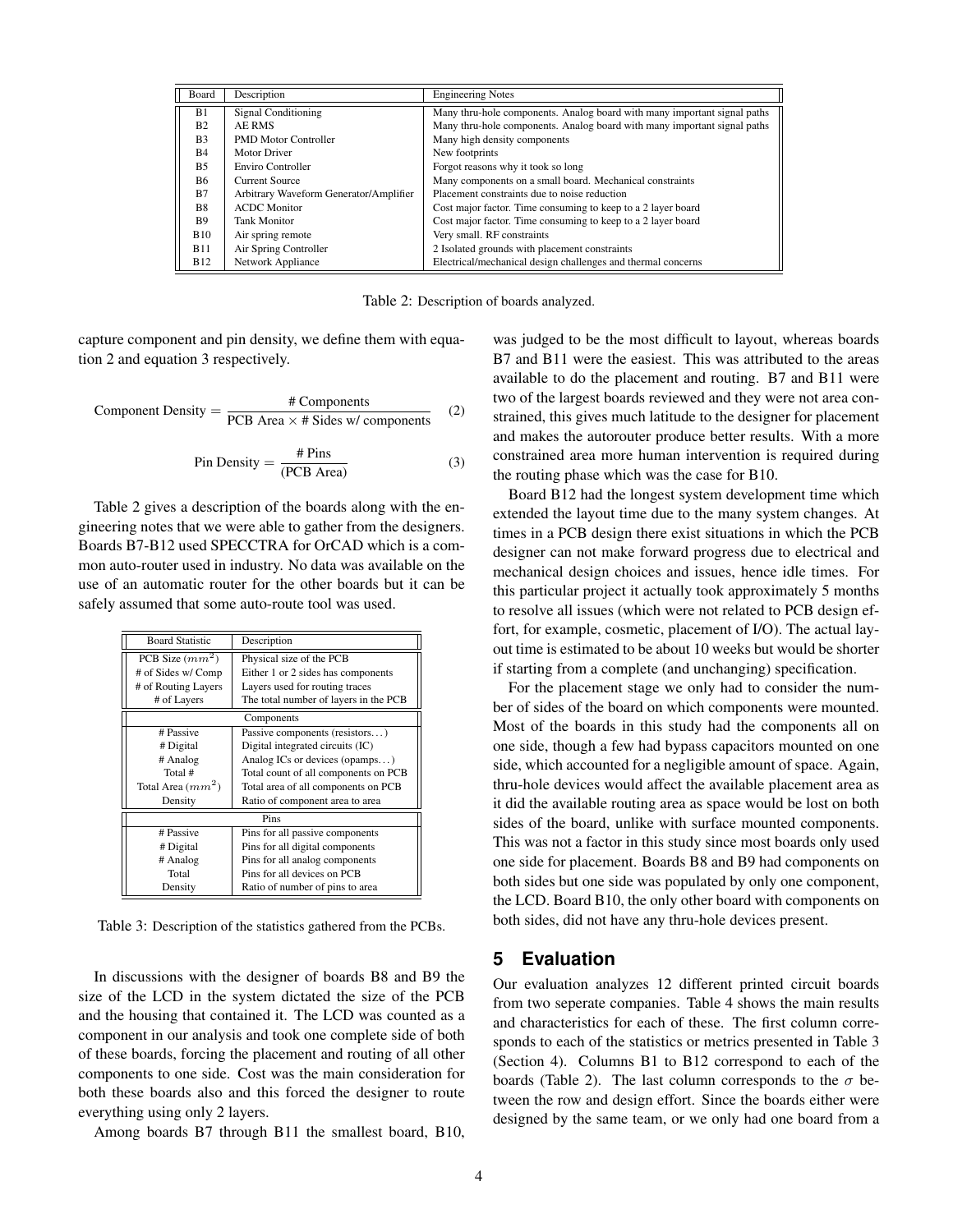particular company, we do not evaluate the productivity factor  $(\rho)$ . This simplifies the analysis, and we can use non-linear regression instead of the mixed-effects non-linear regression model. With  $\sigma$  we can compute the confidence interval. For the lognormal distribution used, the mapping between  $\sigma$  and the 90% confidence interval is shown in Figure 1. We will use this chart to compare the accuracy of different estimators.



Figure 1: Mapping between the standard deviation of the error  $(\sigma)$  and the 90% confidence interval for the lognormal error distribution used.

The design effort values were obtained by interviewing the original designers. Obviously, there is perfect correlation with itself so  $\sigma = 0$ . A zero  $\sigma$  results in a perfect  $(1, 1)$  confidence interval. We now proceed to analyze easily available statistics like number of components and pin count. These two sets of statistics are easily available before the PCB design starts. They are part of the PCB specification.

From the boards analyzed, we observe that it is best to use the total number of components to estimate design effort  $(\sigma = 0.53)$ . Although traces for analog components and digital components are more difficult than traces for passive components, the low amount of digital and/or analog components on several of the boards make it difficult to use them as a method to estimate effort. Figure 1 shows the confidence interval for a  $\sigma = 0.53$  as the intersection between the components line and the confidence interval line (0.41, 2.39). This means that using the number of components on the specification, we have a 90% confidence that the design effort would be between 0.41 and 2.39 times the prediction.

Statistics about the pins are as easily available as components even before the design starts. The number of pins is a better predictor ( $\sigma = 0.45$ ) than the number of components. The resulting 90% confidence interval for the number of pins is (0.47, 2.09). This means that just by using the pins, we have a 90% confidence that the prediction is around half or double the expected design effort. Not shown in the table is the result of combining the number of pins and the components to predict design effort. The results did not improve because there is a high correlation between pins and components.

Area is not such an effective metric. Even assuming a per-

fect knowledge if the final dimension of the board, we can just estimate design effort with a (0.21, 4.61) confidence interval. Table 4 also shows other statistics such as number of sides used, routing layers, and number of layers. Those statistics are not so useful by themselves because they are highly quantized, and this makes them difficult to use to predict effort.

The proposed  $\mu PCBComplexity$  metrics are now evaluated. To obtain µ*PCBComplexity* shown in Table 4, we analyzed multiple combinations of parameters and followed suggestions from experienced board designers. The best results were achieved when using the following equation:

#### Effort  $\propto$  # Passive Comp.+Comp. Density+Pin Density (4)

Section 4 explains how to compute component density and pin density. To obtain the factors on equation 4, we perform non-linear regression as explained in Section 3. Although neither pin nor component density can achieve better predictions than the number of pins, when integrated together in the  $\mu$ *PCBComplexity* metric we achieve a 0.33  $\sigma$ . As Figure 1 shows, this represents a (0.58, 1.72) confidence interval. This roughly means that by using the proposed µ*PCBComplexity* metrics, with a 90% confidence designers can predict design effort with less than 40% error.

Figure 2 shows a scatter-gather plot between design effort and our µ*PCBComplexity* metric. Each point corresponds to a different board. The plot does not include the B12 board to zoom on the area where most of the boards are located. This plot is an intuitive way to see that there is a high correlation between design effort and the metric proposed.



Figure 2: Scatter-gather plot of design effort vs. PCB metric

µ*PCBComplexity* works well because PCB design complex-